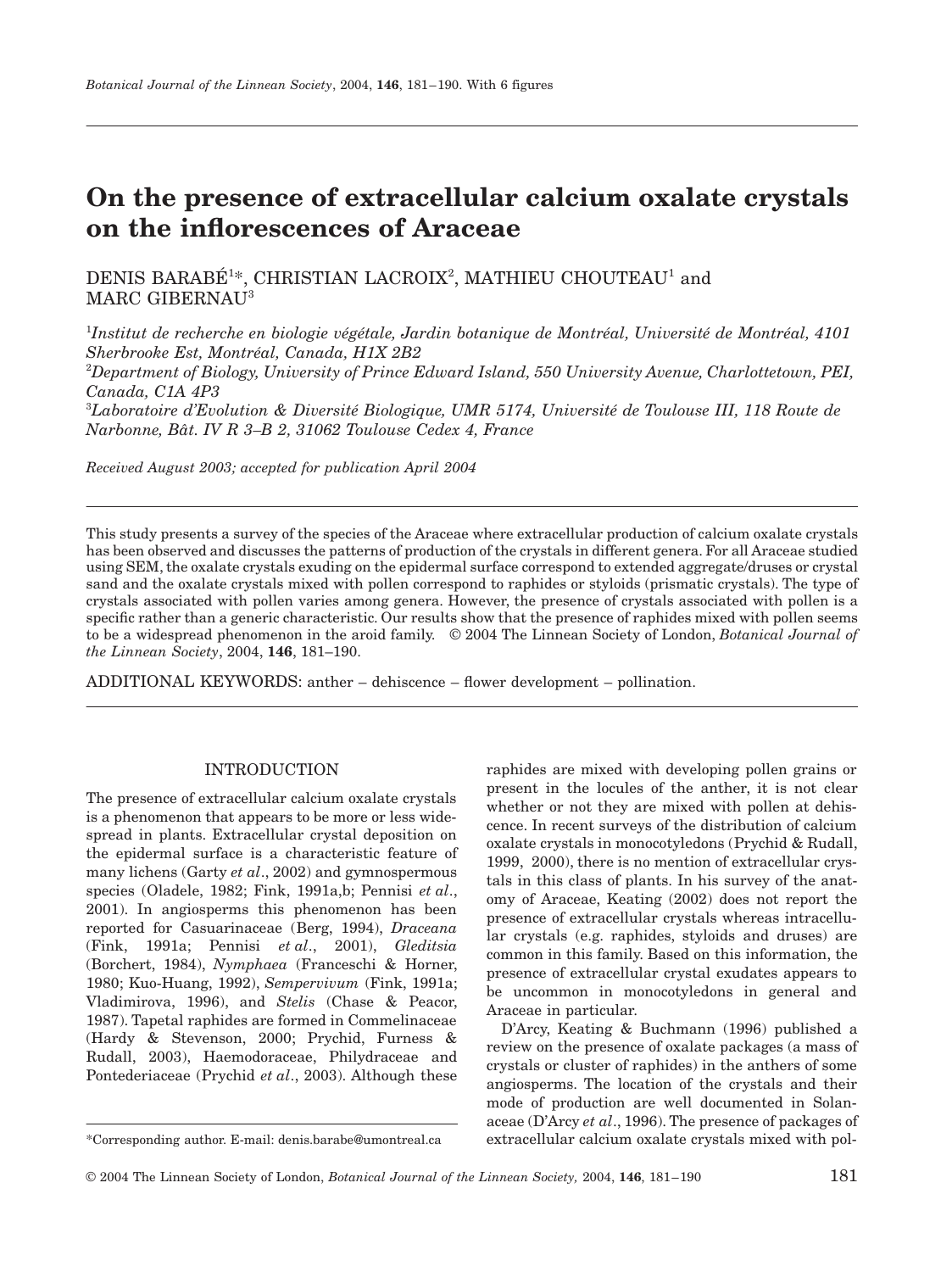len are also reported in the aroid genus *Anthurium* by the same authors. Extracellular calcium oxalate crystals mixed with pollen were also documented a long time ago in *Arum* (Hegelmaier, 1871), *Calla* (Hegelmaier, 1871; Pohl, 1941), *Pinellia* (Hegelmaier, 1871) and *Zantedeschia* (Hegelmaier, 1871). However, there is neither a description in these reports of where the crystals are produced nor any indication of the mode of crystal liberation.

Recent developmental studies have shown that extracellular calcium oxalate crystals are visible on the surface of the apical portion of nearly mature stamens of many species of *Philodendron* (Barabé & Lacroix, 2001b; Barabé, Lacroix & Jeune, 2002a). These exudates are also visible on stamens, staminodes, or bristles in the genera *Arum* (Barabé, Lacroix & Gibernau, 2003) and *Schismatoglottis* (Barabé *et al*., 2004), where they form a more or less globular mass on the epidermal surface and appear to correspond to an oxalate package of crystals, *sensu* D'Arcy *et al*. (1996).

Although the presence of extracellular calcium oxalate crystals has been reported in some aroid genera, there is no morpho-functional analysis of this phenomenon in this plant family. It is also important to note that the function of extracellular crystals remains unclear in angiosperms. For example, is there a link between the production of extracellular crystals and pollination mechanisms? At what stage of development are the crystals liberated? In the present paper we address these questions by looking at the pattern of production of extracellular crystals in different genera of Araceae.

This study is intended to update the status of our knowledge on the presence of oxalate packages or free extracellular oxalate crystals in the Araceae family. More specifically its aims are: (1) to present a survey of the species where extracellular production of calcium oxalate crystals was reported; (2) to further document the liberation of calcium oxalate crystals by floral organs; and  $(3)$  to discuss the possible role(s) of these exudates in the context of the floral biology of the Araceae.

## MATERIAL AND METHODS

#### PLANT MATERIAL

The material used in this study was collected in the field (French Guiana and Corsica) or in the living collections of the Montreal Botanical Garden and Biôdome as indicated in Tables 1 and 2. In the case of published studies, the provenance and preparation of samples are described in the indicated references. Voucher specimens have been deposited at the Herbier Marie-Victorin (MT).

#### **MICROSCOPY**

Inflorescences from 23 species at different stages of development (Table 1) were observed using scanning electron microscopy (SEM). Specimens were partially dissected, fixed in formalin-acetic acid-alcohol (1:1:9 by volume), and later stored in 70% ethanol. Specimens were dehydrated in a graded ethanol series to absolute ethanol. They were then dried in a LADD model 28000 critical point dryer using  $CO<sub>2</sub>$  as a transitional medium, mounted on metal stubs, and grounded with conductive silver paint. Specimens were sputter-coated with gold/palladium to approximately 30 nm using a Denton Vacuum Desk II sputter coater, and viewed with a Cambridge Instruments S604 SEM with digital imaging capabilities (SEMICAPS).

#### POLLEN AND CRYSTALS

We slightly modified the method of D'Arcy *et al*. (1996) to collect pollen and associated crystals. The surface of recently dehisced anthers was touched gently with a microscope slide and the collected pollen then covered with a drop of diluted glycerine and a lamella  $(22 \text{ mm} \times 22 \text{ mm})$ . In one case  $(Arum~pic$ *tum*) we also used the pollen that was accumulated at the bottom of the spathe. The abundance of oxalate crystals was assigned using the following density grades:

- Rare = at least one crystal was observed on the surface area of the slide covered by the lamella.
- \*= Low density: 10–20 crystals were counted on the surface area of the slide covered by the lamella.
- $** =$  Moderate density: 20-100 crystals were counted on the surface area of the slide covered by the lamella.
- \*\*\* = High density: > 100 crystals were present on the surface area of the slide covered by the lamella.

## RESULTS

The presence or absence of crystals in 63 species of Araceae is summarized in Tables 1 and 2. The data are a combination of references from the literature (several from our studies on floral development in Araceae) and new observations made during this study. Based on our visual observations, it is not possible to determine precisely the type of crystals in each species studied. However, in nearly all members of Araceae observed using SEM, the oxalate crystals exuding on the epidermal surface of the stamens correspond to extended aggregate/druses (Figs 2–4) *sensu* Metcalfe & Chalk (1983; fig. 4.2). In a few cases (Fig. 6) they resemble crystal sand as defined by Franceschi & Horner (1980, fig. 12). The oxalate crystals mixed with pollen (Table 2) at dehiscence corre-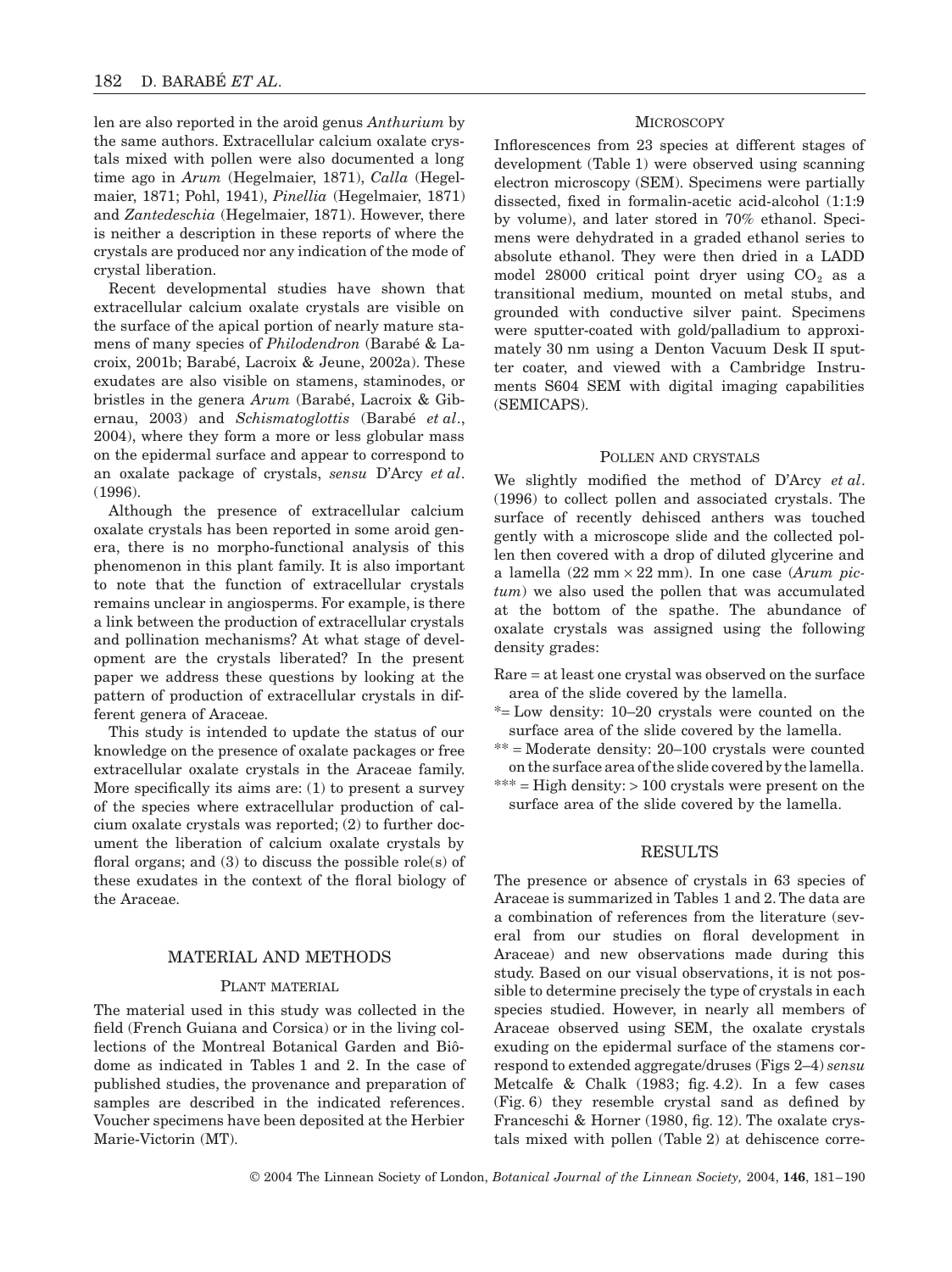|                                         |                |                          |        | <b>Stages</b>            |                          |                               |
|-----------------------------------------|----------------|--------------------------|--------|--------------------------|--------------------------|-------------------------------|
| Species                                 | <b>Stamens</b> | Staminodes               | Stigma | Early                    | Mature                   | Origin and voucher            |
| Anaphyllopsis americana (Engl.)         |                | No                       |        |                          |                          | French Guiana                 |
| A. Hay $(n = 12)$                       |                | staminode                |        |                          |                          | $(Barab\acute{e} 83)$         |
| Ambrosina bassii L. $(n = 17)$          |                | $\rm No$                 |        | $\overline{\cdot}$       |                          | Corsica                       |
|                                         |                | staminode                |        |                          |                          | (Barabé & Gibernau 180)       |
| Arisarum vulgare Targ.-Tozz.            | $+$ (mixed     | $\rm No$                 | $^{+}$ | $\overline{\cdot}$       | $^{+}$                   | Corsica                       |
| $(n = 22)$                              | with pollen)   | staminode                |        |                          |                          | (Barabé & Gibernau 178)       |
| Arum italicum Mill.                     | $^{+}$         | $^{+}$                   |        | $^{+}$                   |                          | Barabé et al. (2003)          |
| A. pictum L. f. $(n = 5)$               |                |                          |        | $\overline{?}$           |                          | Corsica                       |
|                                         |                |                          |        |                          |                          | (Barabé & Gibernau 179)       |
| Caladium bicolor (Ait.) Vent.           |                |                          |        |                          | $\overline{\phantom{0}}$ | Barabé & Lacroix (2002)       |
| Culcasia saxatilis A. Chev.             |                |                          |        |                          | $\overline{\phantom{0}}$ | Barabé & Bertrand (1996)      |
| Cercestis stigmaticus N. E. Br.         |                |                          |        |                          |                          | Barabé & Bertrand (1996)      |
| Montrichardia arborescens (L.)          |                |                          |        |                          |                          | Barabé & Lacroix (2001a),     |
| Schott                                  |                |                          |        |                          |                          | Boubes & Barabé (1997)        |
| Philodendron callosum K.                |                |                          |        |                          | $\overline{\cdot}$       | French Guiana                 |
| Krause $(n = 18)$                       |                |                          |        |                          |                          | $(Barab\acute{e} 68)$         |
| P. acutatum Schott                      |                |                          |        |                          |                          | Boubes & Barabé (1996)        |
| P. fragrantissimum (Hooker)             |                |                          |        |                          | $\overline{\phantom{0}}$ | Barabé, Lacroix &             |
| Kunth                                   |                |                          |        |                          |                          | Jeune (2000)                  |
| P. grandifolium (N. J. Jacq.)<br>Schott |                |                          |        |                          |                          | Barabé & Lacroix (2001b)      |
| P. insigne Schott                       | $^{+}$         |                          | $^{+}$ | $^{+}$                   | $+$ (Stigma)             | Barabé, Lacroix &             |
|                                         |                |                          |        |                          |                          | Jeune (2002a)                 |
| P. megalophyllum Schott                 | $^{+}$         |                          |        | $^{+}$                   |                          | Barabé & Lacroix (2001b)      |
| P. melinonii Brong. ex Regel            |                |                          | $^{+}$ | $\overline{\phantom{0}}$ | $+$ (Stigma)             | Barabé & Lacroix (2000)       |
| <i>P. ornatum</i> Schott $(n = 8)$      | $\gamma$       | $\overline{\mathcal{L}}$ | $^{+}$ | $\overline{?}$           | $^{+}$                   | French Guiana                 |
|                                         |                |                          |        |                          |                          | $(Barab\acute{e}30)$          |
| P. pedatum (Hooker) Kunth               | $^{+}$         |                          |        | $^{+}$                   |                          | French Guiana                 |
| $(n = 36)$                              |                |                          |        |                          |                          | $(Barab\acute{e} 35)$         |
| P. solimoesense A.C. Smith              |                |                          |        |                          | $\equiv$                 | Barabé & Lacroix (1999)       |
| P. squamiferum Poepping                 |                |                          |        |                          | $\overline{\phantom{0}}$ | Barabé, Lacroix &             |
|                                         |                |                          |        |                          |                          | Jeune (2002b)                 |
| Schismatoglottis calyptrata             | $+$            | $^{+}$                   |        |                          | $^{+}$                   | JBM (3152-59)                 |
| (Roxb.) Zoll. & Moritzi $(n = 16)$      |                |                          |        |                          |                          | (Barabé & Archambault<br>194) |
| S. americana Jonker & Jonker            | $+$ (mixed     |                          |        |                          |                          | French Guiana                 |
| $(n = 14)$                              |                |                          |        |                          |                          | (Barabé 82)                   |
| Zamioculcas zamiifolia (Lodd.)          | with pollen)   |                          |        |                          |                          |                               |
| Engl                                    |                |                          |        |                          |                          | Barabé et al. (2002c)         |

**Table 1.** Presence (+) or absence (–) of crystals on floral structures observed in selected species of Araceae using SEM. *n*, number of inflorescences observed; ?, stage of development not observed

spond to raphides or styloids (prismatic crystals) *sensu* Prychid & Rudall (1999).

In all species of *Philodendron* examined to date, the accumulation of extracellular calcium oxalate crystals on the surface of stamens takes place at nearly mature stages of development, before the formation of the stigma on female flowers and before the release of pollen. These exudates form globular masses on the surface of the epidermis (Figs 1–4). During early stages of their formation, the calcium

oxalate packages appear to be covered by the cuticle (Fig. 3). This accumulation of oxalate crystals eventually breaks through the cuticular cover prior to anther dehiscence (Fig. 4). In *Philodendron*, the presence of oxalate crystals was not observed on the surface of mature stamens when the spathe opened up. However, raphides and prismatic crystals were observed with pollen at anthesis in *P. megalophyllum* and *P. moonenii* (Table 2). It is not possible to determine conclusively if styloids mixed with pollen at

© 2004 The Linnean Society of London, *Botanical Journal of the Linnean Society,* 2004, **146**, 181–190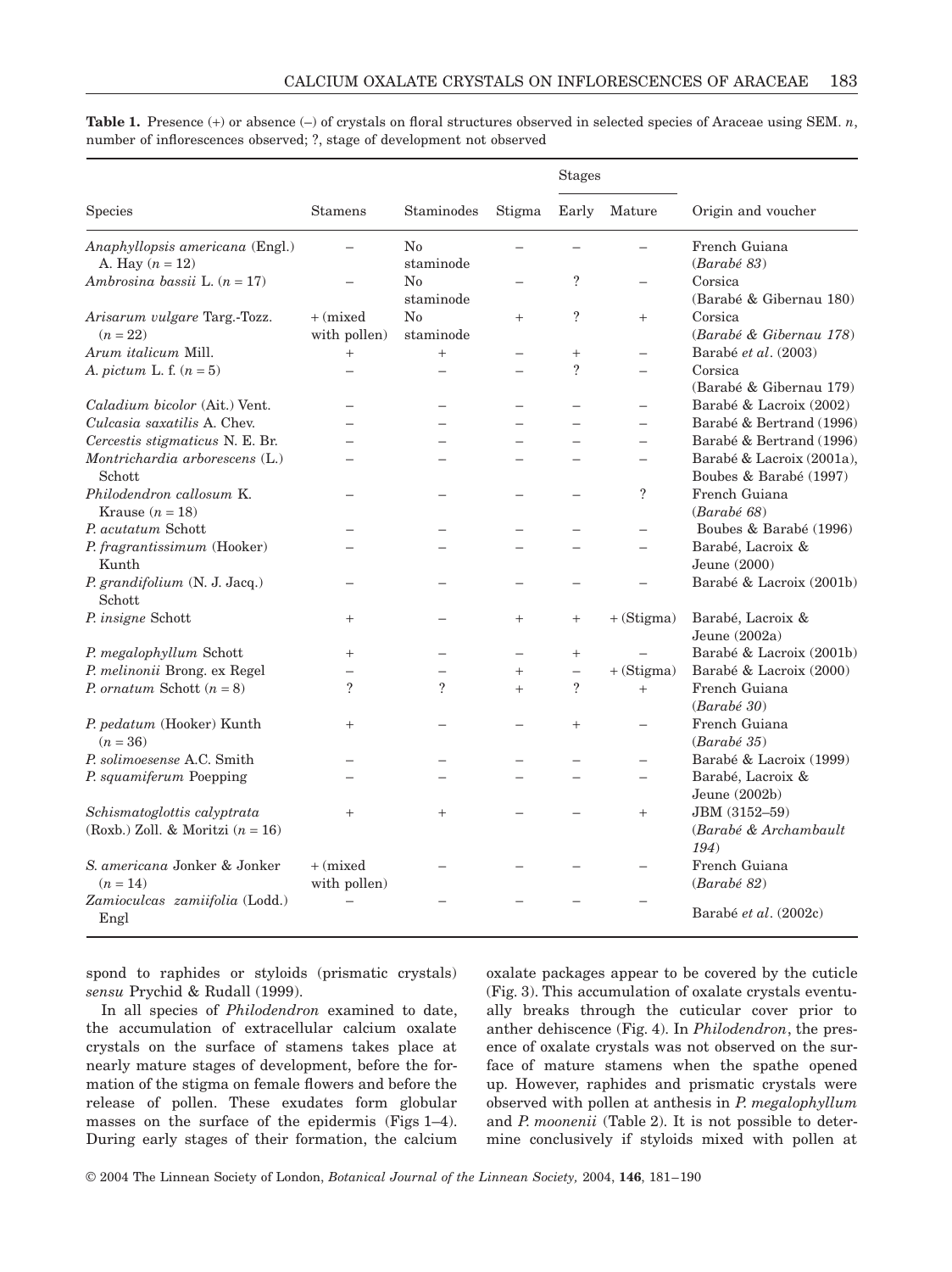|  |  |  | Table 2. List of types and density of oxalate crystals mixed with pollen based on the method of D'Arcy et al. (1996) |
|--|--|--|----------------------------------------------------------------------------------------------------------------------|
|  |  |  |                                                                                                                      |

| Species                                | Crystals        | Origin                    | Voucher                     |
|----------------------------------------|-----------------|---------------------------|-----------------------------|
| Anthurium acaule (Jacq.) Schott        | Raphides (*)    | JBM (2240-57)             | Barabé et al. 223           |
|                                        | Raphides (Rare) | JBM (2240-57)             | Barabé et al. 223           |
| <i>Anthurium amoenum Kunth</i>         | $\rm No$        | Biodôme (7012-00)         | Barabé et al. 252           |
| Anthurium clavigerum Poepp. & Endl.    | N <sub>0</sub>  | JBM (2150-52)             | Barabé et al. 221           |
| Anthurium consobrinum Schott           | N <sub>0</sub>  | Biodôme (7226-92)         | Barabé et al. 254           |
| Anthurium crystallinum Linden & André  | Raphides (***)  | JBM (1645-42)             | Barabé et al. 241           |
| Anthurium cubense Engler               | Raphides (*)    | JBM (539-39)              | Barabé et al. 225           |
|                                        | $\rm No$        | JBM (539-39)              | Barabé et al. 225           |
| Anthurium fendleri Schott              | N <sub>0</sub>  | JBM (2317-53)             | Barabé et al. 220, 222      |
|                                        | $\rm No$        | JBM (2727-51)             | Barabé et al. 220, 222      |
|                                        | Raphides (*)    | JBM (2727-51)             | Barabé et al. 220, 222      |
| Anthurium guildingii Schott            | $\rm No$        | JBM (2436-92)             | Barabé et al. 229           |
| Anthurium halmoorei Croat              | Raphides (*)    | JBM (3393-88)             | Barabé et al. 224, 242      |
|                                        | $\rm No$        | JBM (3393-88)             | Barabé et al. 224, 242      |
| <i>Anthurium harrisi</i> (Grah.) Endl. | Raphides (Rare) | Biodôme (7241-92)         | Barabé et al. 228, 253      |
|                                        | Raphides (*)    | JBM (635-42)              | Barabé et al. 228, 253      |
|                                        | $\rm No$        | JBM (635-42)              | Barabé et al. 228, 253      |
| Anthurium jenmanii Engler              | Raphides (*)    | JBM (1538-98)             | Barabé et al. 248           |
|                                        | Raphides (*)    | JBM (1585-94)             | Barabé et al. 248           |
| Anthurium longistamineum Engler        | $\rm No$        | JBM (3038-59)             | Barabé et al. 231, 233, 250 |
|                                        | Raphides (*)    | JBM (3038-59)             | Barabé et al. 231, 233, 250 |
|                                        | Raphides (Rare) | JBM (3038-59)             | Barabé et al. 231, 233, 250 |
| Anthurium longistamineum Engler        | Raphides (*)    | JBM (3038-59)             | Barabé et al. 231, 233, 250 |
| Anthurium magnificum Linden            | Raphides (*)    | Biodôme (7845-39)         | Barabé et al. 256           |
|                                        | Raphides (**)   | Biodôme (7845-39)         | Barabé et al. 232, 256      |
| Anthurium ornatum Schott               | $\rm No$        | JBM (1776-56)             | Barabé et al. 237           |
| Anthurium pallidiflorum Engler         | Raphides (*)    | D'Arcy et al. (1996)      |                             |
| Anthurium pedato-radiatum Schott       | Raphides (**)   | Biodôme (7074-98)         | Barabé et al. 240           |
| Anthurium polyrrhizum C. Koch &        | Raphides (***)  | JBM (2288-51)             | Barabé et al. 226           |
| Augustin                               | $\rm No$        | JBM (2288-51)             | Barabé et al. 226           |
| Anthurium schlechtendalii Kunth        | Raphides (*)    | JBM (2463-54)             | Barabé et al. 219           |
| Anthurium signatum C. Koch & Mathieu   | Raphides (**)   | Biodôme (7016-00)         | Barabé et al. 255           |
| Anthurium sp. 53                       | N <sub>0</sub>  | JBM (2751-93)             | Barabé et al. 247           |
| Anthurium sp. 63                       | N <sub>0</sub>  | JBM (2389-92)             | Barabé et al. 246           |
| Anthurium spectabile Schott            | Raphides (**)   | JBM (2044-68)             | Barabé et al. 234           |
| Anthurium torresianum Engler           | No              | JBM (1413-58)             | Barabé et al. 230           |
| Anthurium trinerve Miq.                | N <sub>0</sub>  | JBM (3380-88)             | Barabé et al. 243           |
| Anthurium upalaense Croat & Baker      | N <sub>0</sub>  | JBM (2061-68)             | Barabé et al. 227, 245      |
|                                        | $\rm No$        | JBM (2061-68)             | Barabé et al. 227, 245      |
| Anubias heterophylla Engler            | Raphides (**)   | JBM (1909-99)             | Barabé et al. 235           |
| Anubias sp. 2                          | Raphides (***)  | JBM (1649-86)             | Barabé et al. 236           |
| Arisarum vulgare Targ.-Tozz.           | $\rm No$        | Corsica                   | Barabé 178                  |
|                                        | $\rm No$        | Corsica                   | Barabé 178                  |
|                                        | Raphides (*)    | Corsica                   | Barabé 178                  |
|                                        | Raphides $(*)$  | Corsica                   | Barabé 178                  |
|                                        | Raphides (***)  | Corsica                   | Barabé 178                  |
|                                        | Raphides (***)  | Corsica                   | Barabé 178                  |
| Arum pictum L.f.                       | Raphides (*)    | Corsica                   | Barabé 179                  |
|                                        | Raphides (*)    | Corsica                   | Barabé 179                  |
| Arum sp.                               | Raphides        | Hegelmaier (1871: 648)    |                             |
| Calla palustris                        | Raphides        | Hegelmaier (1871; Fig. 9) |                             |
|                                        |                 | Pohl (1941: 85)           |                             |
| Cercestis stigmaticus N. E. Br.        | $\rm No$        | Biodôme (7078-98)         | Barabé et al. 239           |
| Cercestis stigmaticus N. E. Br.        | $\rm No$        | Biodôme (7078-98)         | Barabé et al. 239           |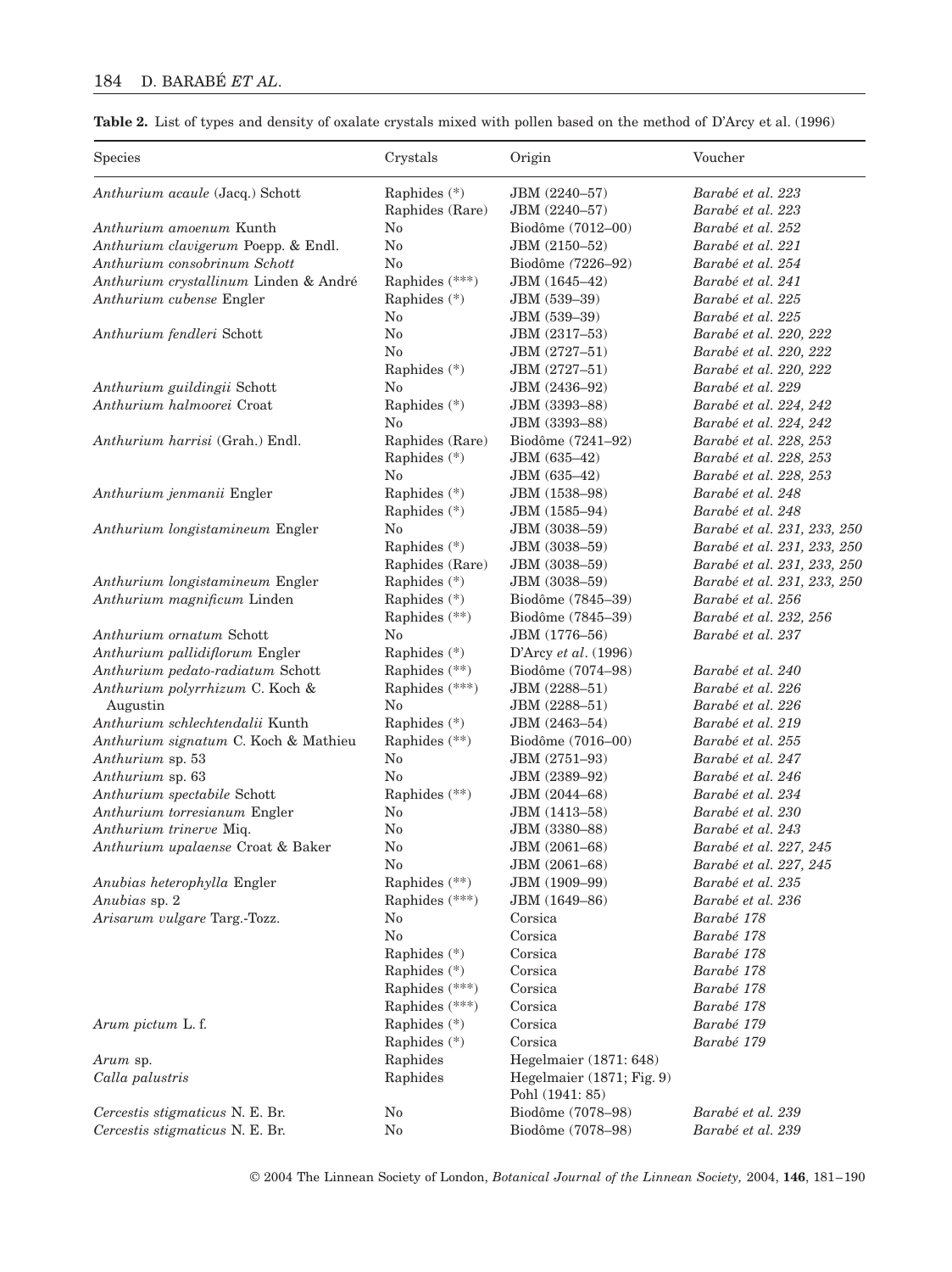## **Table 2.** *Continued*

| <b>Species</b>                                             | Crystals                                             | Origin                  | Voucher               |
|------------------------------------------------------------|------------------------------------------------------|-------------------------|-----------------------|
| Homalomena rubescens (Roxb.) Kunth                         | $\rm No$                                             | JBM 1721-55             | Barabé et al. 238     |
| <i>Monstera delisiosa</i> Liebm.                           | $\rm No$                                             | JBM (1636-53)           | Barabé et al. 249     |
| Pinellia sp.                                               | Raphides                                             | Hegelmaier (1871: 648)  |                       |
| <i>Philodendron grandifolium</i> (N. J. Jacquin)<br>Schott | $\rm No$                                             | French Guiana           | Barabé 210            |
| Philodendron megalophyllum Schott                          | Raphides $(*)$<br>and prismatic<br>crystals $(**)$   | French Guiana           | Barabé 214            |
| <i>Philodendron moonenii</i> Croat                         | Raphides $(*)$<br>and prismatic<br>crystals $(**)$   | French Guiana           | Barabé 204            |
| <i>Philodendron solimoesense A. C. Smith</i>               | $\rm No$                                             | French Guiana           | Barabé 203            |
| <i>Philodendron tripartitum</i> (N. J. Jacquin)<br>Schott  | $\rm No$                                             | <b>JBM 2803-50</b>      | Barabé et al. 244     |
| Stenospermation longipetiolata Engler                      | Raphides $(****)$<br>and prismatic<br>crystals $(*)$ | Biodôme (7057-98)       | Barabé et al. 251     |
| Syngonium auritum (L.) Schott                              | $\rm No$                                             | Biodôme (7342-92)       | Barabé & Chouteau 216 |
| Syngonium shottianum H. Wendl. ex<br>Schott                | Raphides (***)<br>and prismatic<br>crystals $(*)$    | Biodôme (7013-98)       | Barabé & Chouteau 212 |
| Zantedeschia aethiopia (L.) Sprengel                       | Raphides                                             | Hegelmaier $(1871:649)$ |                       |

JBM, Montreal Botanical Garden; Biodôme, Living collections of the Biodôme de Montréal.

\*low density; \*\*moderate density; \*\*\*high density (for a quantitative description of the density levels, see Material and Methods).

dehiscence correspond to oxalate packages observed on the surface of stamens during the early stages of development. Free oxalate crystals not mixed with pollen were also present on the stigmatic surface in *P. insigne*, *P*. *melinonii*, *P. ornatum* and in *Arisarum vulgare* (Table 1, Fig. 5).

In *Arum italicum*, the accumulation of extracellular crystals occurs during the early stages of development of stamens, staminodes and the sterile appendix, when an inflorescence reaches approximately 6% of its final size (Barabé *et al*., 2003). As in *Philodendron*, the oxalate crystals also accumulate under the cuticular surface forming a flattened globular mass. When the cuticle splits, crystals are liberated and become widespread on the surface of the male and sterile portions of the inflorescence. In the female zone, few crystals were observed. However, prismatic crystals found on stigmatic surfaces are too large to have originated from the surface of the anthers.

Globular masses were not observed on the surface of the flowers of *Arum italicum* or *A. pictum* at maturity (D. Barabé, unpubl. data). Unfortunately, early stages of development of *A. pictum* were not available to confirm the presence of crystals at that stage as in *A. italicum*.

In *Arum* and *Philodendron*, the oxalate packages are produced by the male and/or sterile organs before the formation of the stigma. In *Schismatoglottis*, the oxalate packages are produced in the centre of the top portion of the stamen near a stomate (Fig. 5). The release of oxalate crystals occurs when the stamen and the stigma are mature (Barabé *et al*., 2004). In *Arisarum vulgare* and *Schismatoglottis americana* few prismatic crystals mixed with pollen were observed before dehiscence (Table 1).

No raphides were observed on the staminal epidermal surface of stamens in any of the 23 species listed in Table 1.

Crystals associated with pollen at dehiscence were reported in *Anthurium*, *Anubias*, *Arisarum*, *Arum*, *Philodendron*, *Stenospermation* and *Syngonium*. However, in the genera *Anthurium*, *Philodendron* and *Syngonium* the presence of this character varied among species. For example, raphides mixed with pollen were observed in *Anthurium acaule*, whereas they were absent in the pollen of *Anthurium upalaense* (Table 2). This indicates that the presence of crystals associated with pollen is a specific rather than a generic characteristic.

© 2004 The Linnean Society of London, *Botanical Journal of the Linnean Society,* 2004, **146**, 181–190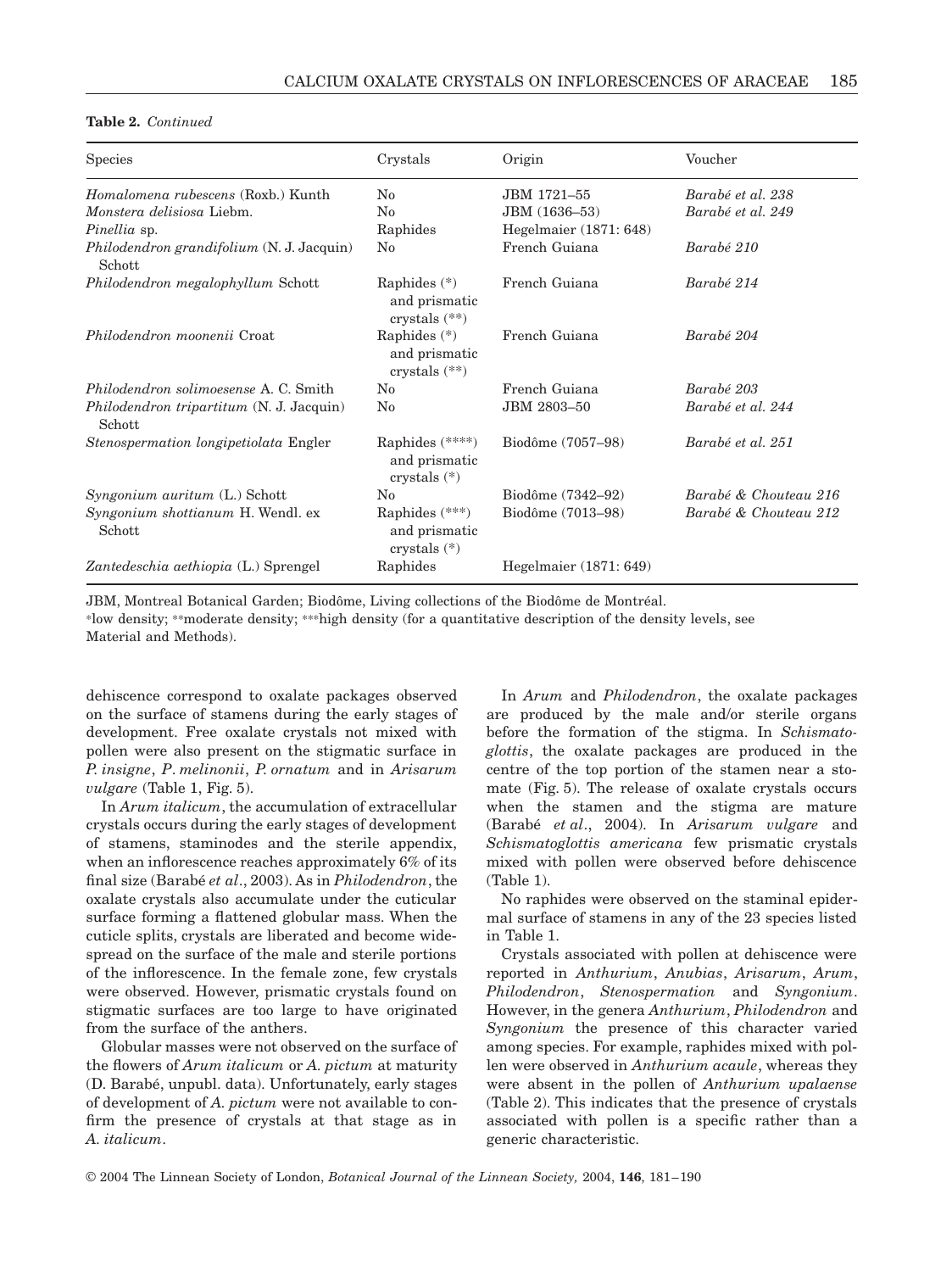

**Figures 1–6.** Occurrence of extra-cellular crystals in species of Araceae. Figs 1–4. *Philodendron pedatum*. 1, Overall view of surface features of nearly mature stamens producing calcium oxalate crystals (arrows). Scale bar = 75  $\mu$ m. 2, close-up of calcium oxalate crystal packages (arrows). Scale bar =  $300 \mu$ m. 3, early stage of formation of crystal packages. Note the partial cuticular cover on the crystals (arrows). Scale bar =  $150 \mu m$ . 4, high magnification of calcium oxalate crystals showing the torn cuticular cover (arrows). Scale bar = 75  $\mu$ m. Fig. 5, *Philodendron ornatum*, crystals (arrows) between papillae on the stigmatic surface. Scale bar = 300 µm. Fig. 6, *Schismatoglottis calyptrata*, crystal package partially covered by the cuticle on the top portion of the stamen. Scale bar =  $300 \mu m$ .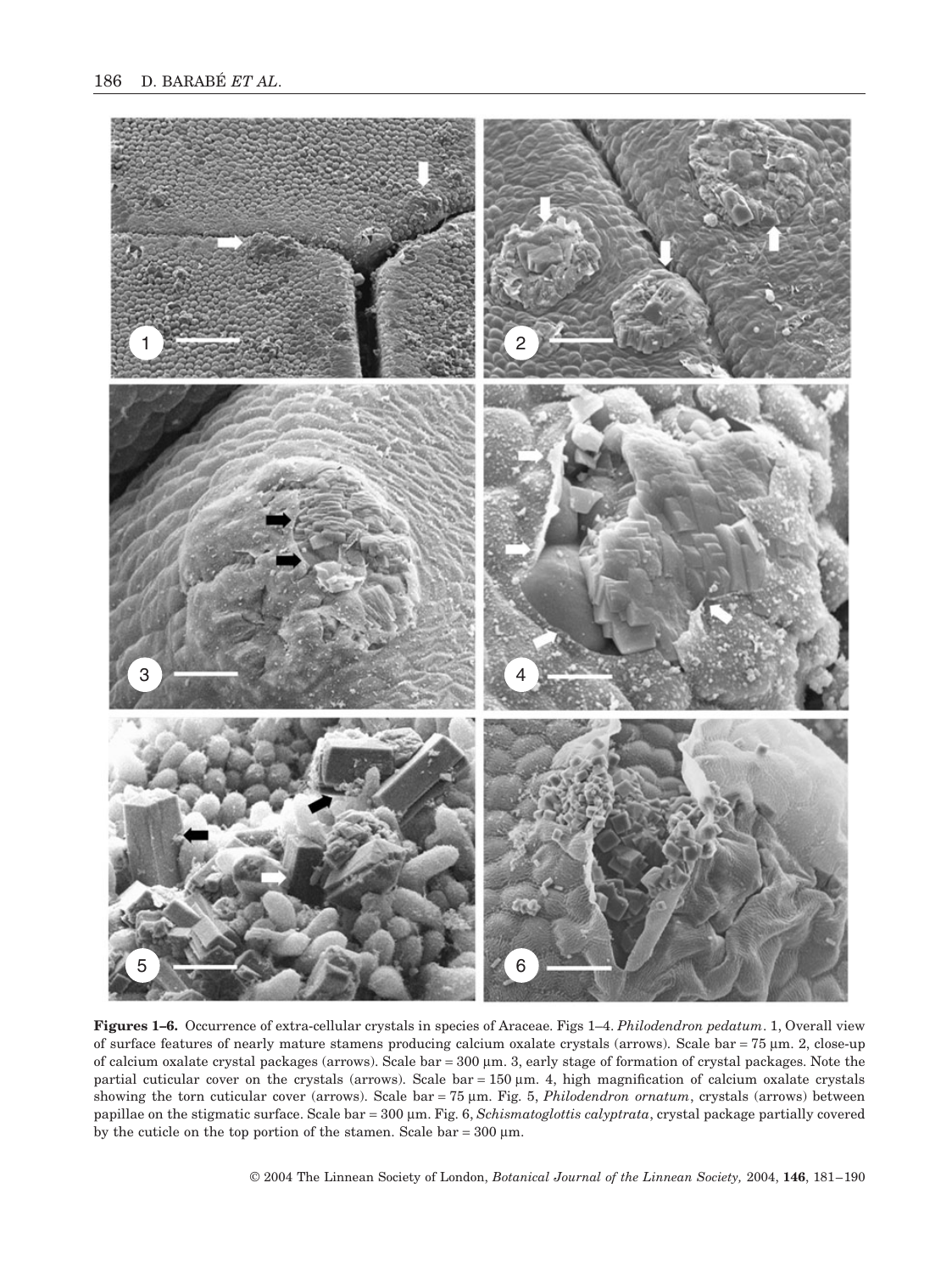The type of crystals associated with pollen also varies among genera. For example, in the genus *Anthurium* only raphides mixed with pollen were found. However, in the genera *Philodendron* (e.g. *P. megalophyllum*) and *Syngonium*, the pollen is associated with raphides and other types of crystals (Table 2). Variations can even occur within the same species. For example, in *Arisarum vulgare*, the prismatic crystals observed using the SEM were not visible in pollen collected on the slide at the time of dehiscence. Also, two out of six specimens of this species had pollen that was not associated with raphides. There was also some variation in the quantity of crystals observed among pollen, ranging from low (\*) to high densities (\*\*\*) of crystals (Table 2).

#### **DISCUSSION**

#### CRYSTALS MIXED WITH POLLEN

In the Araceae, D'Arcy *et al*. (1996) noted that the stamens of *Anthurium pallidiflorum* delivered raphides and pollen when touched with a moistened microscope slide. Hegelmaier (1871) reported the presence of crystals mixed with pollen in the genera *Pinellia* and *Arum*. Crystals mixed with pollen were also observed in *Zantedeschia* (Hegelmaier, 1871 citing Van Tieghem, 1866) and *Calla* (Hegelmaier, 1871; Pohl, 1941). Unfortunately, Van Thiegmen's original publication (1866) does not contain any information on the presence of oxalate packages in the flower of *Zantedeschia*. Our results on 63 species show that the presence of raphides mixed with pollen seems to be a widespread phenomenon in the aroid family.

The quantity of crystals associated with pollen varies among individuals or within the same inflorescence. In the case of *Arisarum vulgare*, it ranges from completely absent to very dense (Table 2). This variation may be a consequence of the method used to collect pollen or to an intrinsic variability associated with the biology of the species. However, given the small size of the inflorescence and the reduced number of stamens in *Arisarum*, it is plausible to think that the method used to collect pollen can produce an artefact. In *Anthurium*, we observed that the quantity of raphides mixed with pollen varies among inflorescences of the same species. Therefore, future studies should repeat the collection of pollen on different inflorescences to confirm the presence or absence of crystals in a given species.

## OXALATE PACKAGES

In *Arum italicum*, the accumulation of extracellular calcium oxalate crystals also occurs during early stages of development of stamens, staminodes and the sterile appendix. As in *Philodendron*, the oxalate packages accumulate under the cuticular surface and form a flattened globular mass. The extracellular calcium oxalate crystals observed in these genera are similar to those reported for *Welwitschia* (Scurfield, Michell & Silva, 1973) and *Tsuga* (Gambles & Dengler, 1974). However, in the two latter cases the crystals do not seem to be released in clusters.

As noted by D'Arcy *et al.* (1996: 179) '... Oxalate packages bearing anthers are found in plants living under a wide range of environments . . . displaying a variety of forms . . . and facing a wide range of interactions . . .' This is also true for plants of the Araceae family where extracellular oxalate crystals occur in epiphytic (e.g. *Anthurium*), hemi-epiphytic (e.g. *Philodendron*) or terrestrial plants (*Arum*, *Schismatoglottis*). Moreover such crystals are present in tropical and temperate aroids and also in beetle-, beeand fly-pollinated taxa. Additionally, the production of extracellular calcium oxalate crystals in Araceae is not restricted to stamens. It also occurs, depending on the genera, on staminodes (e.g. *Schismatoglottis*) or sterile appendices (*Arum*).

In contrast to *Philodendron insigne* and *P. megalophyllum*, no extracellular oxalate crystals were observed on the surfaces of stamens of *P. acutatum, P. fragrantissimum, P. melinonii,* and *P. solimoesense*. These observations indicate that the potential to produce oxalate substances on stamens is not common to all *Philodendron*. To date, no explanation for the presence (or absence) of oxalate packages within a genus with a uniform floral biology (24 h anthesis, bi-phasic thermogenetic cycle, beetle pollination) exists. On the other hand, it seems that closely related species have the same patterns of crystal liberation. For example, in *Philodendron megalophyllum* and *P. moonenii*, two species that have the same habit and inflorescence morphology (resiniferous canals in the spathe and not in spadices), styloids and raphides mixed with pollen are found.

The presence of extracellular crystals on developing anthers occurs in species of *Philodendron* producing resin on the spadix (e.g. *P. pedatum*) or on the spathe (*P. megalophyllum*, *P. moonenii*). Even though resin is also produced by the spathe of *P. solimoesense* (subgroup *Meconostigma*), no crystals (raphides or styloids) were observed during the development of anthers or were mixed with pollen at dehiscence. This seems to indicate that the production of crystals is not linked with that of resin. However, more species of *Philodendron* have to be analysed in order to confirm this. It would be interesting to determine in this context, if there is a correlation between the phylogeny of the different species and the presence of oxalate packages. Unfortunately, there is presently no phylogenetic study of the genus *Philodendron* on which we could base such an analysis.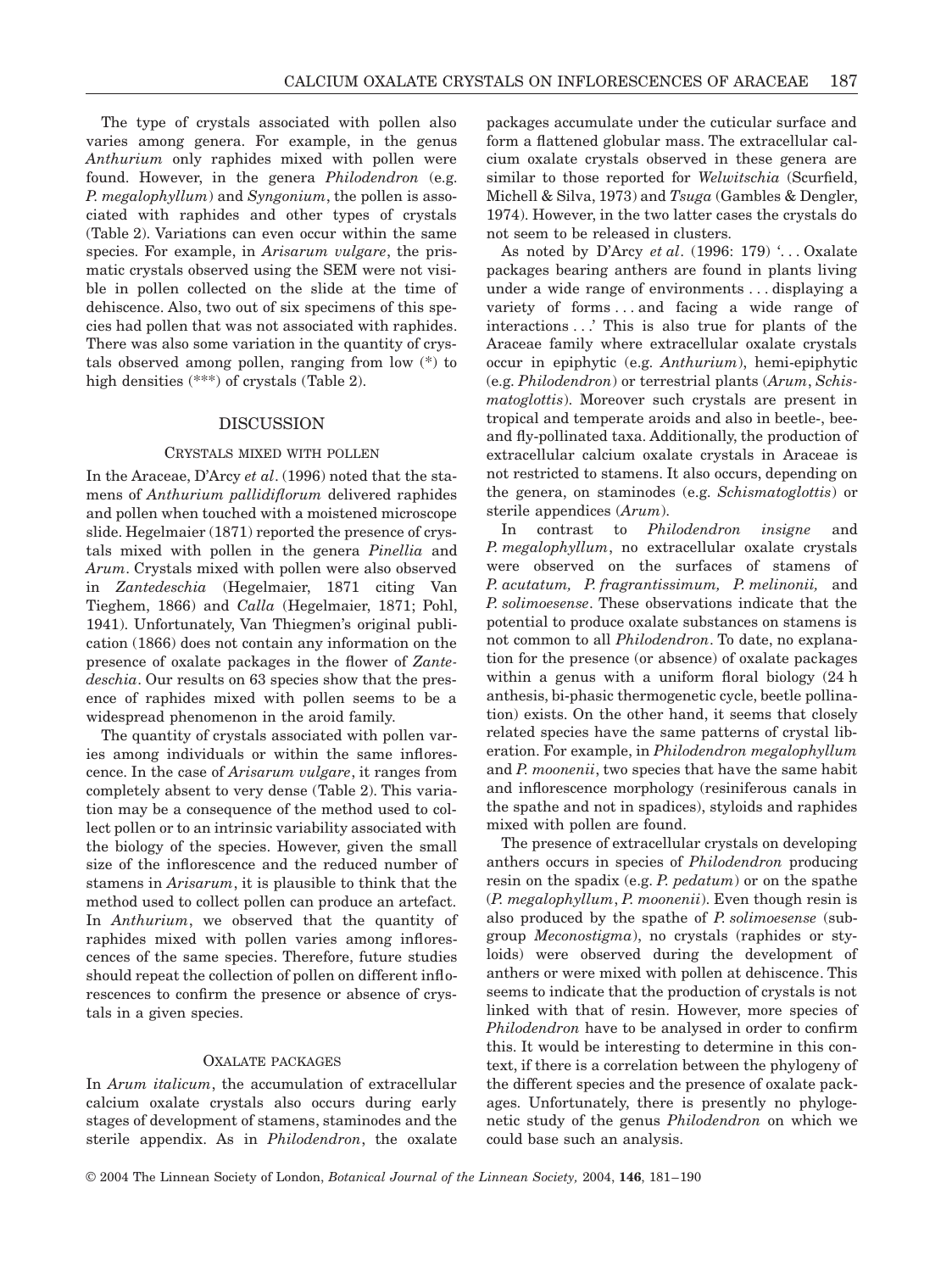## CRYSTALS AND ANTHER DEHISCENCE

Crystals mixed with pollen may play a defensive role against pollinator consumption or in pollen liberation (D'Arcy *et al*., 1996). In the case of *Arum*, *Philodendron* and *Schismatoglottis* the presence of calcium oxalate crystals on the epidermal surface does not appear to be related to a dehiscence mechanism. The crystals are exuded on the surface of the epidermis, and in a few genera (e.g. *Arum*, *Philodendron*) they are released during early stages of development, long before anther dehiscence occurs. In *Schismatoglottis*, although the crystals are released during dehiscence, their location on the stamen is not related to that of the opening of the anther. The production of crystal therefore appears to be morphologically independent from anther dehiscence (Barabé & Lacroix, 2001b). In *P. megalophyllum*, the presence of styloids was observed on stamens during early stages of development of the inflorescences. These styloids were mixed with pollen at the time of dehiscence (Table 2). This indicates that the dynamics of release of extracellular crystals varies according to their location. They are exuded on the epidermal surface before the complete maturity of stamens, but they remain on the stamen surface until pollen liberation. The situation is different with raphides. Raphides are mixed with pollen at dehiscence and are not present on the surface of stamens during development. Their mixing with pollen is probably the result of the breakdown of the wall of the theca. It remains unclear whether the release of raphides plays a role or not in dehiscence mechanisms. The absence of raphides in many species belonging to different genera seems to suggest that their release is not directly involved in dehiscence mechanisms. The release of raphides may therefore be a consequence of the dehiscence mechanism, instead of an essential step in the process of pollen sacs opening as it is the case for example in *Solanum* (D'Arcy *et al*., 1996). The quantity of raphides mixed with pollen in a given species would therefore depend on the quantity of raphides present in the anther wall before dehiscence occurs.

## FORMATION OF CRYSTALS

In the genus *Stelis* (Orchidaceae), extracellular oxalate crystals have been interpreted as the product of pseudo-nectaries (Chase & Peacor, 1987). Dauman (1930, 1970) reported the production of nectariferous fluid droplets by the inflorescence in the genera *Anthurium, Arisaema* and *Arum.* However, we have not been able to relate the presence of extracellular crystals to pseudo-nectaries or stomata in *Arum, Philodendron* or *Schismatoglottis.* The modes of crystal deposition in epidermal subcuticular areas still remain unknown in the Araceae. On the other hand,

they might be similar to those observed in *Dracaena*, another monocotyledon (Pennisi *et al*., 2001), where crystals are also found between the primary cell wall and the cuticle. Although the function of the extracellular crystals remains unclear, a variety of uses have been proposed. For example, the formation of crystals on the thallial surface of *Ramalia* is a response to environmental conditions (Garty *et al*., 2002). In *Pistia stratiotes*, druse and raphide crystals inside the leaf play a role in calcium regulation in tissues (Keates *et al*., 2000; Volk *et al*., 2002). It is plausible that in Araceae, as in other families, the oxalate crystals play a physiological role by removing the oxalate which may otherwise accumulate in toxic quantities (Franceschi & Horner, 1980).

Free crystals were also observed on the stigmatic surface in *Philodendron melinonii* (Barabé & Lacroix, 2000) and *P. ornatum* (Fig. 5). As far as the presence of oxalate crystals on stigmatic surfaces is concerned, Miaja *et al*. (1998–99) reported exudates of calcium oxalate crystals on the stigmatic surface of *Vitis vinifera* L. cv. Barabera, but they did not discuss the possible significance of this observation. For many species, boron and calcium are required for pollen tube growth (Richards, 1986). Calcium is found on the surface of some pollen grains and is often required for germination. It is also involved in pectin synthesis and control of osmotic conditions in pollen (Richards, 1986). Therefore, it is possible that the presence of oxalate crystals on the stigma could improve the success of pollen germination and ultimately reproduction efficiency when they are mixed with pollen (Stephenson *et al*., 1992; Iwano *et al*., 2004).

Extracellular crystals may serve purely as a protective device against foraging animals, as it has been suggested for druses or raphides present in different tissues (Franceschi & Horner, 1980). On the other hand, we know that Araceae tissues contain large amounts of druses or raphides. In that context, the advantage of producing extracellular crystals is not immediately evident. What could be the selective advantage of producing a calcium oxalate exudate in addition to intracellular crystals? It has been postulated that extracellular oxalate crystals may also play a biotic role in enhancing pollination. Oxalate crystals could facilitate pollination by providing a visual signal or a scent interesting to insect (Chase & Peacor, 1987; D'Arcy *et al*., 1996).

The connection between the presence of extracellular calcium oxalate crystals and pollination mechanisms in Araceae is difficult to establish at this point. For example, *Schismatoglottis* and *Arum* are two genera pollinated by flies (Drosophilidae and Psychodidae/Sphaeroceridae, respectively) (Mayo, Bogner & Boyce, 1997). In *Schismatoglottis*, crystals are exuded at the time of the dehiscence, and in *Arum* the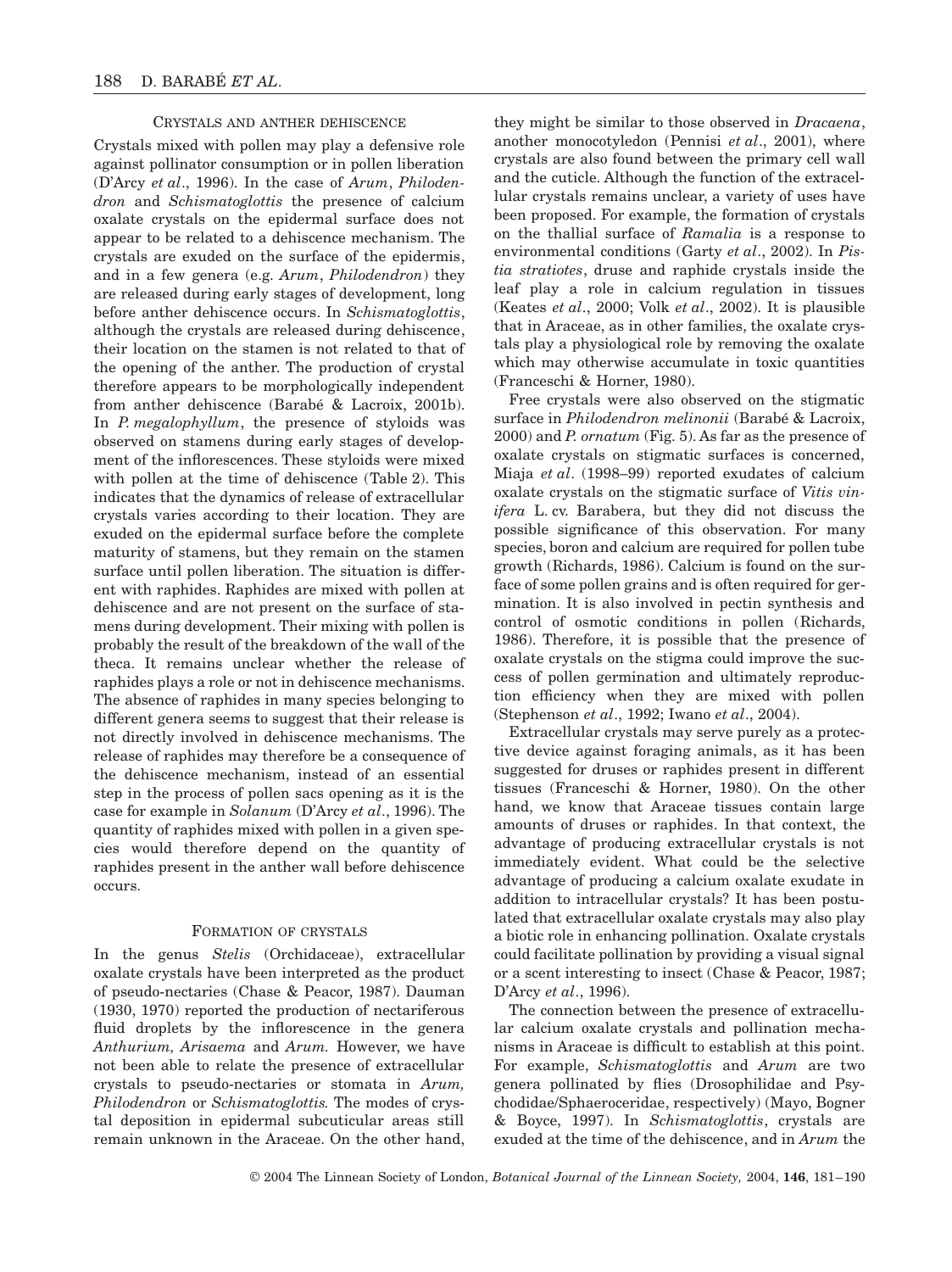crystals are released during early stages of development. Furthermore, the crystals seem to be mixed with pollen in both cases.

Finally, we cannot exclude the possibility that the presence of extracellular calcium oxalate crystals is a nonadaptative feature in the Araceae family.

The results of this study suggest that a careful anatomical and developmental study of the different types of flowers in the family Araceae could reveal new cases where extracellular oxalate crystals are present. We believe that the study of the developmental morphology of a greater number of species will show that the release of oxalate packages before anthesis is more frequent than it appears and that the presence of extracellular calcium oxalate crystals is a widespread feature in Araceae. Further studies are needed to assess the biological/physiological role(s) of the oxalate calcium crystals in plants.

## ACKNOWLEDGEMENTS

We thank the staff of the Laboratoire Environnement de Petit Saut (French Guiana) for technical support and Dr Jean-Jacques de Granville for permission to work at the Herbier de Guyane (Cayenne). This research was supported in part by individual operating grants from the Natural Sciences and Engineering Research Council of Canada to D.B and C.L.

## REFERENCES

- **Barabé D, Bertrand C. 1996.** Organogénie florale des genres *Culcasia* et *Cercestis* (Araceae). *Canadian Journal of Botany* **74:** 898–908.
- **Barabé D, Lacroix C. 1999.** Homeosis, morphogenetic gradient and the determination of floral identity in the inflorescences of *Philodendron solimoesense* (Araceae). *Plant Systematics and Evolution* **219:** 243–261.
- **Barabé D, Lacroix C. 2000.** Homeosis in the flower of the Araceae: the case of *Philodendron melinonii* (Araceae). *Annals of Botany* **86:** 479–491.
- Barabé D. Lacroix C. 2001a. The developmental floral morphology of *Montrichardia arborescens* (Araceae) revisited. *Botanical Journal of the Linnean Society* **135:** 413– 420.
- **Barabé D, Lacroix C. 2001b.** Aspects of floral development in *Philodendron grandifolium* and *P. megalophyllum* (Araceae). *International Journal of Plant Sciences* **162:** 47–57.
- **Barabé D, Lacroix C. 2002.** Aspects of floral development in *Caladium bicolor* (Araceae). *Canadian Journal of Botany* **80:** 899–905.
- **Barabé D, Lacroix C, Gibernau M. 2003.** Development of the flower and inflorescence of *Arum italicum* (Araceae). *Canadian Journal of Botany* **81:** 622–632.
- **Barabé D, Lacroix C, Jeune B. 2000.** Development of the inflorescence and flower of *Philodendron fragrantissimum*

(Araceae): a qualitative and quantitative study. *Canadian Journal of Botany* **78:** 557–576.

- **Barabé D, Lacroix C, Jeune B. 2002a.** Developmental morphology of normal and atypical flowers of *Philodendron insigne* (Araceae): a new case of homeosis. *Canadian Journal of Botany* **80:** 1160–1172.
- **Barabé D, Lacroix C, Jeune B. 2002b.** Study of homeosis in the flower of *Philodendron* (Araceae): a qualitative and quantitative approach. *Annals of Botany* **90:** 579–592.
- **Barabé D, Bruneau A, Forest F, Lacroix C. 2002c.** The correlation between development of atypical bisexual flowers and phylogeny in the Aroideae (Araceae). *Plant Systematics and Evolution* **232:** 1–19.
- **Barabé D, Lacroix C, Bruneau A, Archambault A, Gibernau M. 2004.** Floral development and phylogenetic position of *Schismatoglottia* (Araceae). *International Journal of Plant Sciences* **165:** 173–189.
- **Berg RH. 1994.** A calcium oxalate-secreting tissue in branchlets of the Casuarinaceae. *Protoplasma* **183:** 29–36.
- **Borchert R. 1984.** Functional anatomy of the calcium-excreting system of *Gleditsia tricanthos* L. *Botanical Gazette* **145:** 474–482.
- **Boubes C, Barabé D. 1996.** Développement des inflorescences et des fleurs du *Philodendron acutatum* (Araceae). *Canadian Journal of Botany* **74:** 909–918.
- **Boubes C, Barabé D. 1997.** Flower and inflorescence development in *Montrichardia arborescens* (L.) Schott (Araceae). *International Journal of Plant Sciences* **158:** 408–417.
- **Chase MW, Peacor DR. 1987.** Crystals of calcium oxalate hydrate on the perianth of *Stelis* SW. *Lindleyana* **2:** 91–94.
- **D'Arcy WG, Keating RC, Buchmann SL. 1996.** The calcium oxalate package or so-called resorption tissue in some angiosperm anthers. In: D'Arcy WG, Keating RC, eds. *The anther. Form, function and phylogeny*. Cambridge: Cambridge University Press, 159–190.
- **Daumann E. 1930.** Nektarabscheidung in der Blütenregion einiger Araceen. Zugleich ein Hinweis auf die Bargersche Methode. *Planta* **12:** 38–48.
- **Daumann E. 1970.** Das Blütennektarium der Monocotyledon unter besonderer Berücksichtigung seiner sytematischen und phylogenetischen Bedeutung. *Feddes Repertorium* **80:** 463–590.
- **Fink S. 1991a.** Comparative microscopical studies on the patterns of calcium oxalate distribution in the needles of various conifer species. *Botanica Acta* **104:** 306–315.
- **Fink S. 1991b.** The morphological distribution of bound calcium in needles of Norway spruce [*Picea abies* (L.) Karst.]. *New Phytologist* **119:** 33–40.
- **Franceschi VR, Horner HT. 1980.** Calcium oxalate crystals in plants. *Botanical Review* **46:** 361–427.
- **Gambles RL, Dengler NG. 1974.** The leaf anatomy of hemlock, *Tsuga canadensis*. *Canadian Journal of Botany* **52:** 1049–1056.
- **Garty J, Kunin P, Delarea J, Weiner S. 2002.** Calcium oxalate and sulphate-containing structures on the thallial surface of the lichen *Ramalina lacera*: response to polluted air and simulated acid rain. *Plant Cell and Environment* **25:** 1591–1604.
- © 2004 The Linnean Society of London, *Botanical Journal of the Linnean Society,* 2004, **146**, 181–190